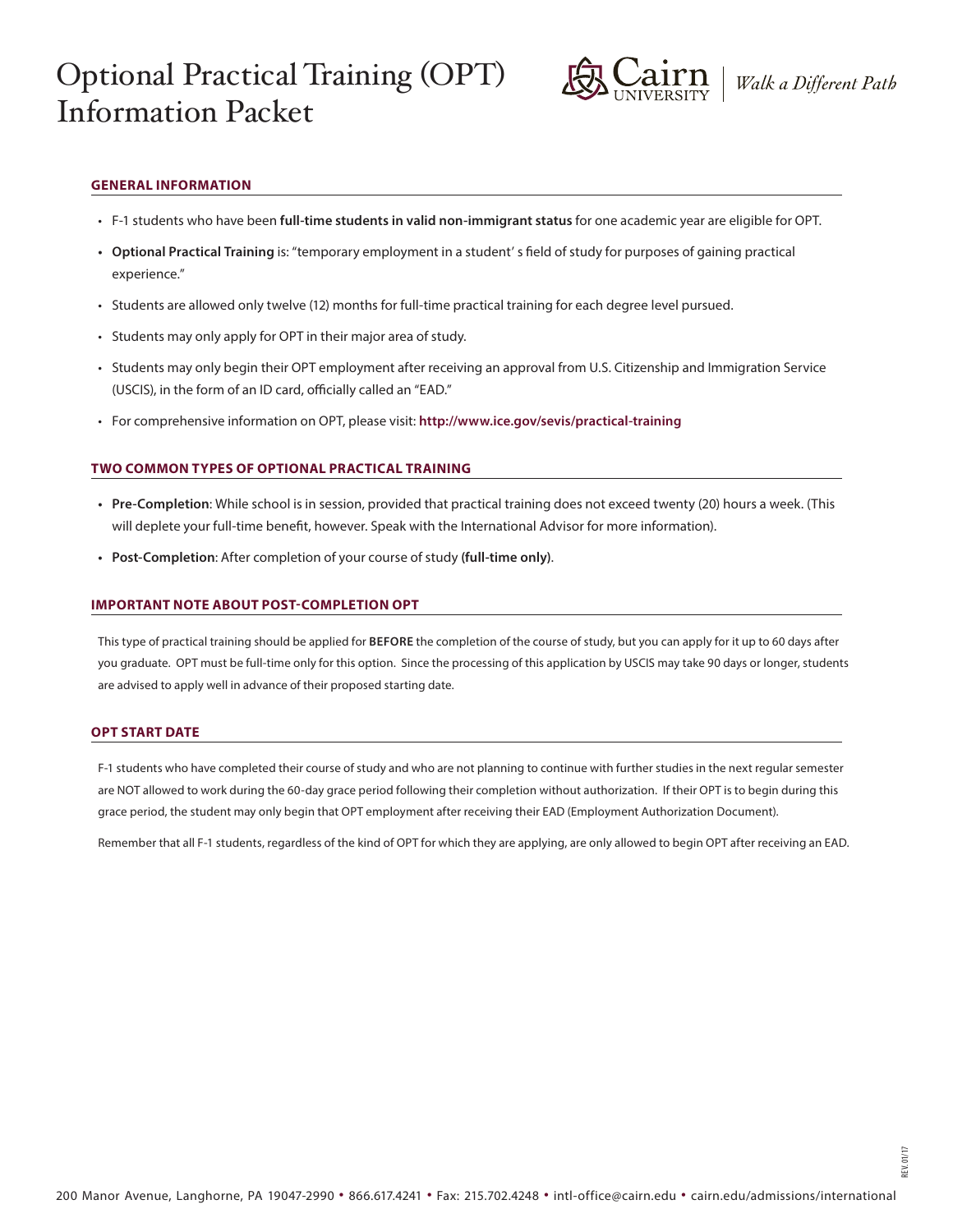# Optional Practical Training (OPT) Information Packet



REV. 01/17

# **LENGTH OF USCIS OPT APPLICATION REVIEW**

The review by USCIS can take up to 90 days. You should receive your EAD at the address that you provide on form I-765.

After USCIS receives your application, USCIS will provide you with an appointment letter with the location of the nearest USCIS authorized fingerprint site. Please read the instructions in the appointment letter, and take it to USCIS authorized fingerprint site when you go to your fingerprint appointment.

### **TRAVEL DURING OPT**

F-1 students are encouraged to consult with the Cairn International Student Advisor regarding travel issues. USCIS regulations require that F-1 students wishing to travel outside of the U. S. and then reenter to continue employment must:

- Present their most recent SEVIS I-20 endorsed for travel by the Cairn International Student Advisor with a valid signature, valid passport, and a valid F-1 Visa.
- Present a valid EAD.
- Present proof that they are returning to the U.S. to resume employment, such as a letter from your employer. This means that Immigration may turn back individuals attempting to reenter the U.S. if they have not yet located an OPT employer and have not yet begun their employment.

#### **CHANGE OF EMPLOYER OR ADDRESS**

If you change your address or employer while using OPT you must let the International Office know immediately. Report your new address to the International Office so that it can be updated in SEVIS.

*For comprehensive information on OPT, please visit: http://www.ice.gov/sevis/practical-training*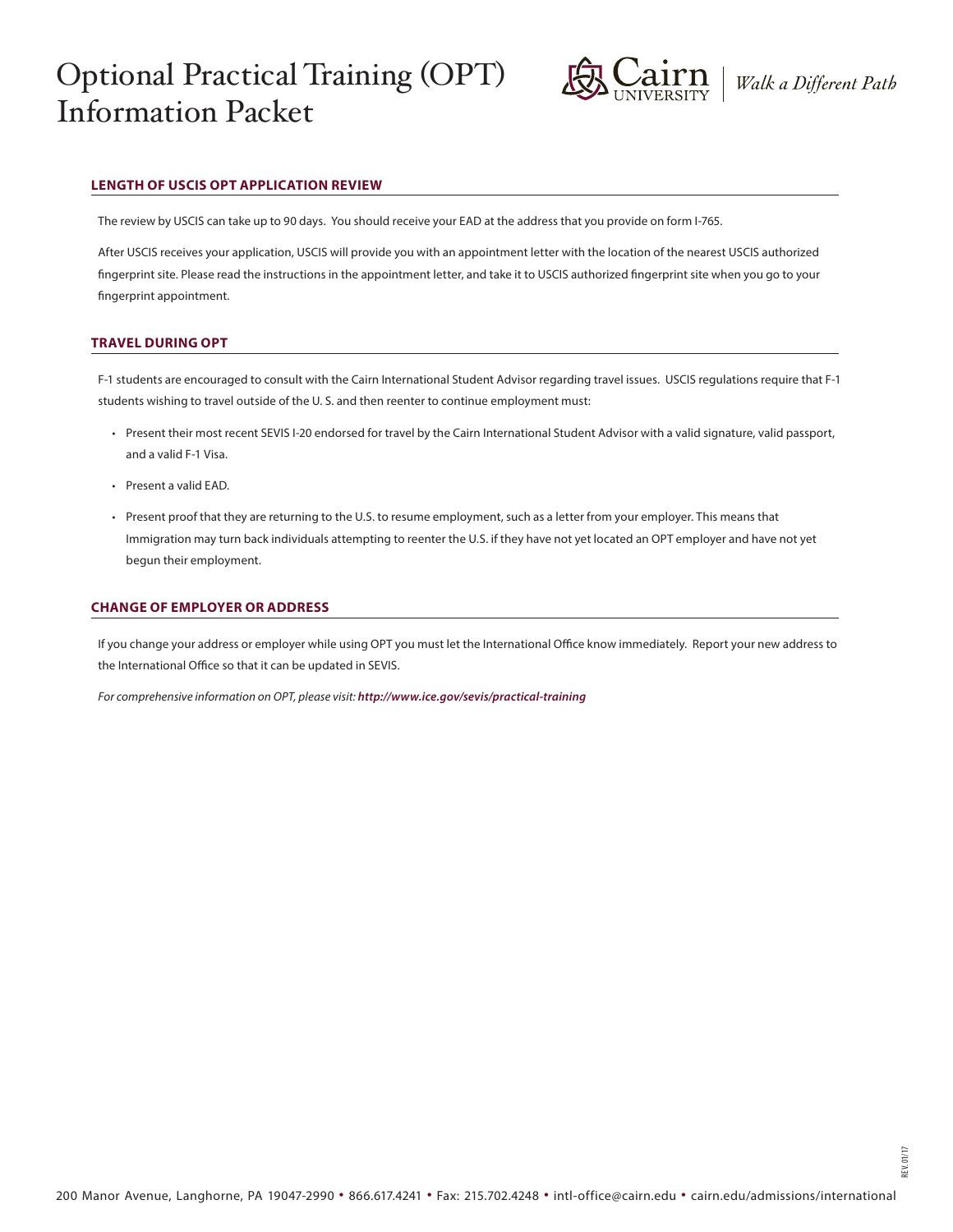# Optional Practical Training (OPT) Information Packet



REV. 01/17

# **OPT APPLICATION CHECKLIST**

**Instructions**: Follow the directions below. Only check off the items when you have followed the directions fully. When all items are complete, bring all prepared items to the International Office. Contact the International Office if you need assistance or have questions.

#### **Step 1: Cairn OPT Forms and Related Information**

- Complete Cairn **OPT Form A Optional Practical Training Student Request Form**.
- Write your name and Cairn ID number on Cairn **OPT Form B**.
- Take Cairn **OPT Form B** to the Cairn Registrar's Office. Ask the Registrar when you should come to pick up the completed form.
- $\Box$  Pick up the completed Cairn **OPT Form B** (with information provided by the Registrar's Office, including Graduation Audit and Progress Report).

#### **STEP 2: Form I-765 and Related Information**

#### Complete **Form I-765.**

- fill in all pertinent information (if unsure of something, ask International Advisor)
- in item #16 on the form indicate the appropriate code:
	- **Post-Completion (c)(3)(B)**
	- **Pre-Completion (c)(3)(A)**
- in item #16 on the form next to the code, type the eligibility category: **F-1 Optional Practical Training**
- Get a \$410 US check or money order, available for purchase at local post office, payable to **U.S. Department of Homeland Security.**
- Make copies of *all* previously-issued **Forms I-20** you have received.
- Bring your **current SEVIS Form I-20.**
- Make a copy of your **I-94 card** (front and back), or print online at **https://i94.cbp.dhs.gov/I94/#/home**.
- Make a copy of the last **EAD,** if applicable.
- Make a copy of the **identification page(s) and visas** in your passport.
- Bring two (2) "passport style" **photos** (taken within the last 30 days). Write your name and A# (Admissions #, from I-94) on the back of each photo. **Lightly print** the information with a pen.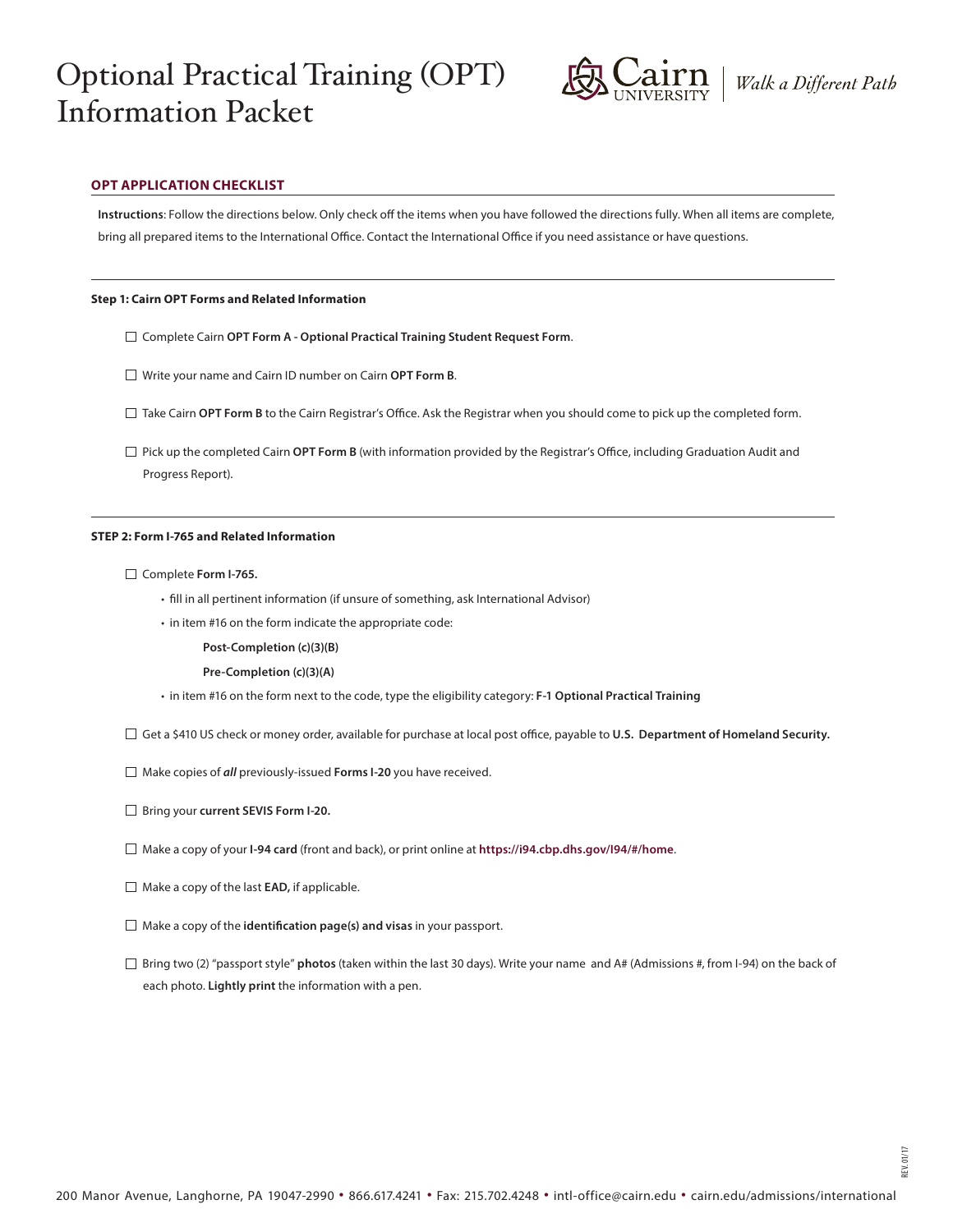

REV. 01/17

### **OPT FORM A - OPTIONAL PRACTICAL TRAINING STUDENT REQUEST FORM**

I certify that I am in F-1 status and have attended school full-time for at least nine months and am requesting authorization for optional practical training employment (OPT) that is directly related to my major and commensurate or consistent with my educational level.

I am applying to be approved for the OPT option listed below:

- **Pre-Completion**: While school is in session, provided that practical training does not exceed twenty (20) hours a week. (This will deplete your full-time benefit, however. Speak with the International Advisor for more information).
- **Post-Completion**: After completion of your course of study **(full-time only)**.

**NOTE:** You may not exceed a total of 12 months of OPT for each degree level (Bachelor's, Master's, or Doctorate). *Full-time* curricular practical training in excess of one year eliminates one-year OPT for each degree level. Previous *part-time* curricular practical training does not affect OPT.

| I am graduating in:<br><u> 1980 - Jan Sterling Sterling and Sterling and Sterling and Sterling and Sterling and Sterling and Sterling and Sterling and Sterling and Sterling and Sterling and Sterling and Sterling and Sterling and Sterling and Sterl</u> |                                                                                                                |                                                                                                                                                                                                                                                                                          |                                                            |  |
|-------------------------------------------------------------------------------------------------------------------------------------------------------------------------------------------------------------------------------------------------------------|----------------------------------------------------------------------------------------------------------------|------------------------------------------------------------------------------------------------------------------------------------------------------------------------------------------------------------------------------------------------------------------------------------------|------------------------------------------------------------|--|
|                                                                                                                                                                                                                                                             | <b>MONTH</b>                                                                                                   | YEAR                                                                                                                                                                                                                                                                                     |                                                            |  |
|                                                                                                                                                                                                                                                             |                                                                                                                |                                                                                                                                                                                                                                                                                          |                                                            |  |
| I am applying for                                                                                                                                                                                                                                           | optional practical training in the contract of the contract of the contract of the contract of the contract of |                                                                                                                                                                                                                                                                                          |                                                            |  |
|                                                                                                                                                                                                                                                             | FULL-TIME/ PART-TIME                                                                                           |                                                                                                                                                                                                                                                                                          | YOUR DEGREE PROGRAM                                        |  |
| for                                                                                                                                                                                                                                                         |                                                                                                                | months, beginning on $\sqrt{2}$ / $\sqrt{2}$ / $\sqrt{2}$ / $\sqrt{2}$ / $\sqrt{2}$ / $\sqrt{2}$ / $\sqrt{2}$ / $\sqrt{2}$ / $\sqrt{2}$ / $\sqrt{2}$ / $\sqrt{2}$ / $\sqrt{2}$ / $\sqrt{2}$ / $\sqrt{2}$ / $\sqrt{2}$ / $\sqrt{2}$ / $\sqrt{2}$ / $\sqrt{2}$ / $\sqrt{2}$ / $\sqrt{2}$ / | and ending on $\sqrt{2\pi}$<br>$\sim$ $\sim$ $\sim$ $\sim$ |  |
| <b>NUMBER</b>                                                                                                                                                                                                                                               |                                                                                                                | <b>MM</b><br>DD<br>YY                                                                                                                                                                                                                                                                    | <b>MM</b><br>DD<br>YY                                      |  |

**By my signature I am certifying that I have fully read and understood the Cairn Optional Practical Training Information Packet and have provided accurate information above and in the forms provided.**

| Signature of Student: National Communication of Student:                                                                                                                                                                       |  |                                                                                                                                                                                                                                |  |  |  |
|--------------------------------------------------------------------------------------------------------------------------------------------------------------------------------------------------------------------------------|--|--------------------------------------------------------------------------------------------------------------------------------------------------------------------------------------------------------------------------------|--|--|--|
|                                                                                                                                                                                                                                |  |                                                                                                                                                                                                                                |  |  |  |
|                                                                                                                                                                                                                                |  |                                                                                                                                                                                                                                |  |  |  |
|                                                                                                                                                                                                                                |  |                                                                                                                                                                                                                                |  |  |  |
|                                                                                                                                                                                                                                |  |                                                                                                                                                                                                                                |  |  |  |
|                                                                                                                                                                                                                                |  |                                                                                                                                                                                                                                |  |  |  |
| Address:                                                                                                                                                                                                                       |  |                                                                                                                                                                                                                                |  |  |  |
|                                                                                                                                                                                                                                |  |                                                                                                                                                                                                                                |  |  |  |
|                                                                                                                                                                                                                                |  |                                                                                                                                                                                                                                |  |  |  |
|                                                                                                                                                                                                                                |  |                                                                                                                                                                                                                                |  |  |  |
|                                                                                                                                                                                                                                |  |                                                                                                                                                                                                                                |  |  |  |
|                                                                                                                                                                                                                                |  |                                                                                                                                                                                                                                |  |  |  |
| Phone: the contract of the contract of the contract of the contract of the contract of the contract of the contract of the contract of the contract of the contract of the contract of the contract of the contract of the con |  | Fax: The contract of the contract of the contract of the contract of the contract of the contract of the contract of the contract of the contract of the contract of the contract of the contract of the contract of the contr |  |  |  |
|                                                                                                                                                                                                                                |  |                                                                                                                                                                                                                                |  |  |  |